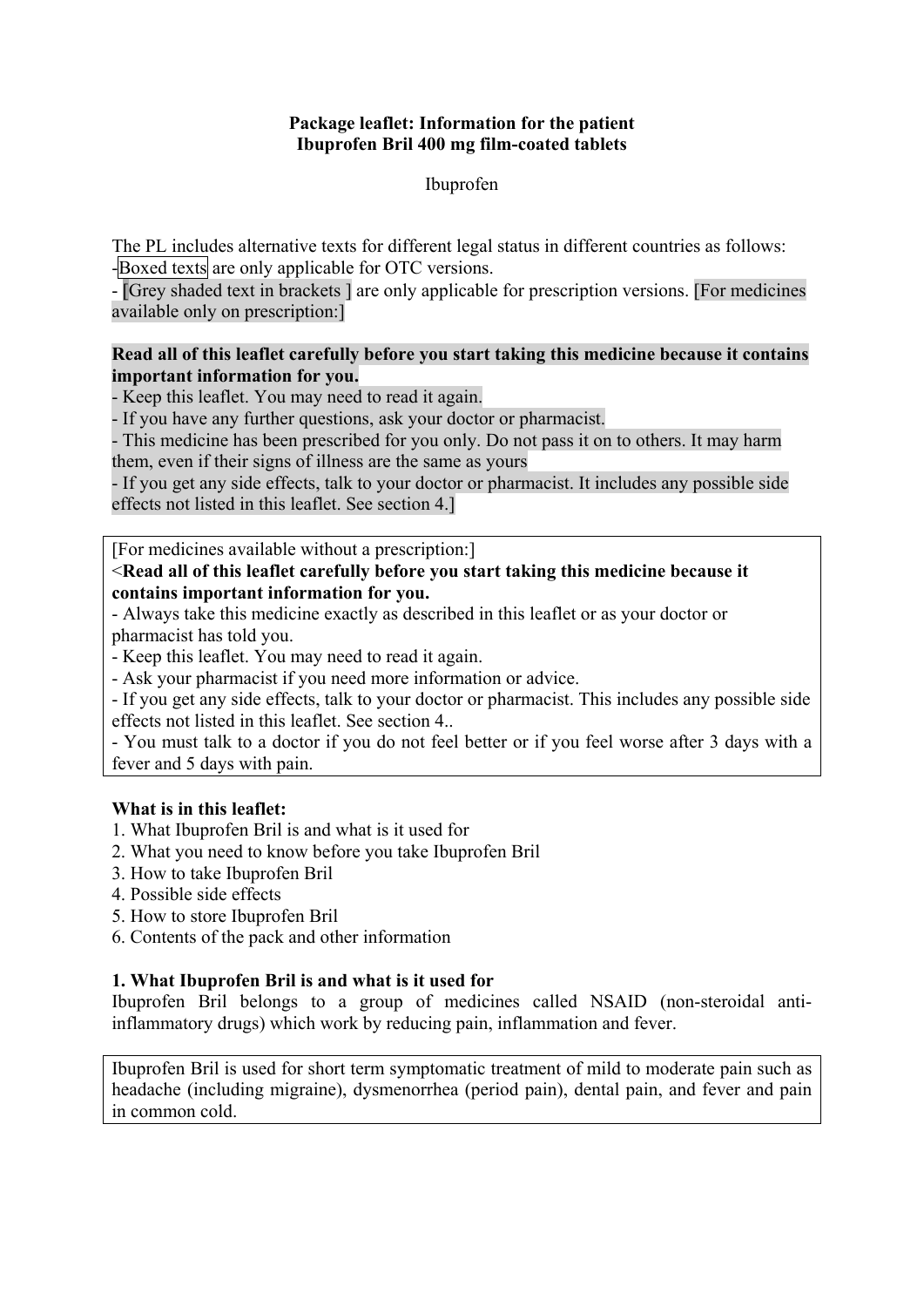Ibuprofen Bril is used to relieve pain and inflammation in conditions such as osteoarthritis, rheumatoid arthritis, arthritis of the spine (ankylosing spondylitis), swollen joints, frozen shoulder, bursitis, tendinitis, tenosynovitis, lower back pain, sprains and strains .

# **2. What you need to know before you take Ibuprofen Bril**

## **Do not take Ibuprofen Bril**

- if you are allergic to ibuprofen or any of the other ingredients of this medicine listed in section 6.
- if you have had allergic reactions such as asthma, runny nose, itchy skin rash or swelling of the lips, face, tongue, or throat after you have taken medicines containing acetylsalicylic acid (such as aspirin) or other drugs for pain and inflammation (NSAIDs).
- if you have suffered from an ulcer or bleeding in the stomach or small intestine (duodenum) related to previous use of drugs for pain and inflammation (NSAIDs)
- if you are suffering from an ulcer or bleeding in the stomach or small intestine (duodenum) or if you have had two or more of these episodes in the past
- if you suffer from severe liver, kidney or heart failure
- if you are suffering from significant dehydration (caused by vomiting, diarrhoea or insufficient fluid intake)
- if you have any active bleeding (including in the brain)
- if you are in the last 3 months of pregnancy.
- if you suffer from a condition of unknown origin resulting in abnormal formation of blood cells
- if the patient is a child below 6 years of age (below 20 kg body weight)

#### **Warnings and precautions**

Talk to your doctor or pharmacist before taking Ibuprofen Bril

- if you have Systemic Lupus erythematosus (SLE) or other autoimmune diseases
- if you have inherited a disorder of the red blood pigment haemoglobin (porphyria)
- if you have chronic inflammatory intestinal diseases such as inflammation of the colon with ulcers (ulcerative colitis), inflammation affecting the digestive tract (Crohn's disease), or other stomach or intestinal diseases
- if you have disturbances in the formation of blood cells
- if you have problems with normal blood clotting mechanism
- if you suffer from allergies, hay fever, asthma, chronic swelling of nasal mucosa, sinuses,
- adenoids, or chronic obstructive affections of the respiratory tract because the risk for developing narrowing of the airways with difficulty in breathing (bronchospasm) is greater
- if you suffer from circulation problems in the arteries of your arms or legs
- if you have liver, kidney, heart problems or high blood pressure
- if you have just had major surgery
- if you are in the first six months of pregnancy
- if you are breast-feeding
- if you are trying to get pregnant
- You have an infection please see heading "Infections" below.

# **Older people**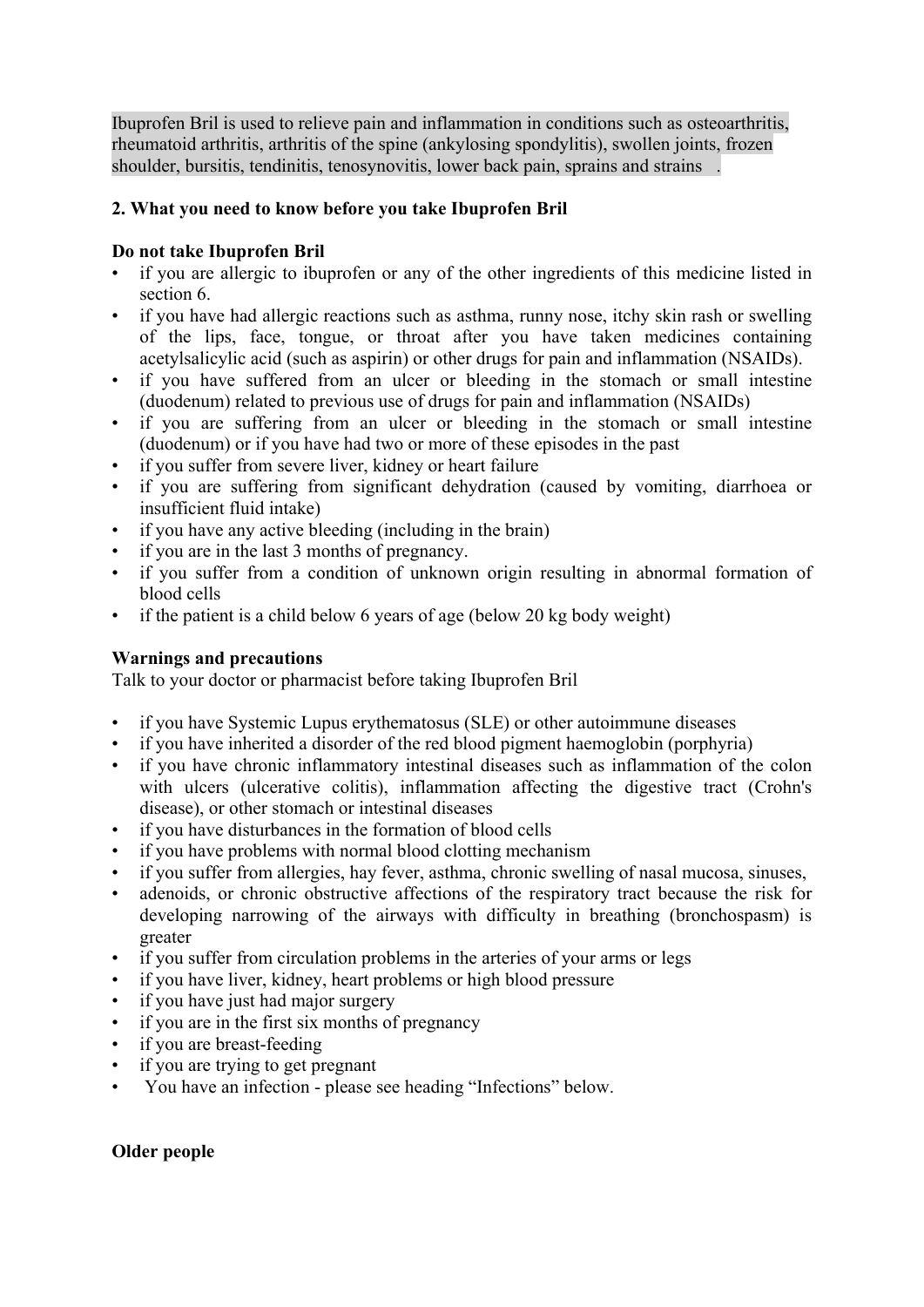If you are elderly you will be more prone to side effects, especially bleeding and perforation in the digestive tract, which may be fatal.

## **Ulcers, perforation and bleeding in the stomach or intestines**

If you have earlier had an ulcer in the stomach or intestines, especially if this has been complicated by perforation or accompanied by bleeding, you should look out for any unusual symptoms in the abdomen, and report them at once to your doctor, especially if these symptoms occur at the beginning of treatment. This is because the risk for bleeding or ulceration of the digestive tract is higher in this case, especially in elderly patients. If bleeding or ulceration of the digestive tract occurs, the treatment has to be stopped.

Bleeding, ulceration or perforation in the stomach or intestines may occur without any warning signs even in patients who have never had such problems before. It may also be fatal.

The risk of ulcers, perforation or bleeding in the stomach or intestines generally increases with higher doses of ibuprofen. The risk also increases if certain other medicines are taken at the same time as ibuprofen (see Other medicines and Ibuprofen Bril, below).

#### **Skin reactions**

Serious skin reactions have been reported in association with Ibuprofen Bril treatment. You should stop taking ibuprofen and seek medical attention immediately, if you develop any skin rash, lesions of the mucous membranes, blisters or other signs of allergy since this can be the first signs of a very serious skin reactions (see section 4).

## **Effects on the heart and brain**

Anti-inflammatory/pain-killer medicines like ibuprofen may be associated with a small increased risk of heart attack or stroke, particularly when used at high doses. Do not exceed the recommended dose or duration of treatment.

You should discuss your treatment with your doctor or pharmacist before taking Ibuprofen if you:

- have heart problems including heart failure, angina (chest pain), or if you have had a heart attack, bypass surgery, peripheral artery disease (poor circulation in the legs of feet due to narrow or blocked arteries), or any kind of stroke (including 'mini-stroke' or transient ischaemic attack "TIA").
- have high blood pressure, diabetes, high cholesterol, have a family history of heart disease or stroke, or if you are a smoker.

#### **Effects on the kidneys**

Ibuprofen may cause problems with kidney function even in patients who have not had kidney problems before. This may result in swelling of the legs and may even lead to heart failure or high blood pressure in predisposed individuals.

Ibuprofen may cause kidney damage especially in patients who already have kidney, heart or liver problems, or are taking diuretics or ACE inhibitors, as well as in the elderly. Stopping ibuprofen however generally leads to recovery.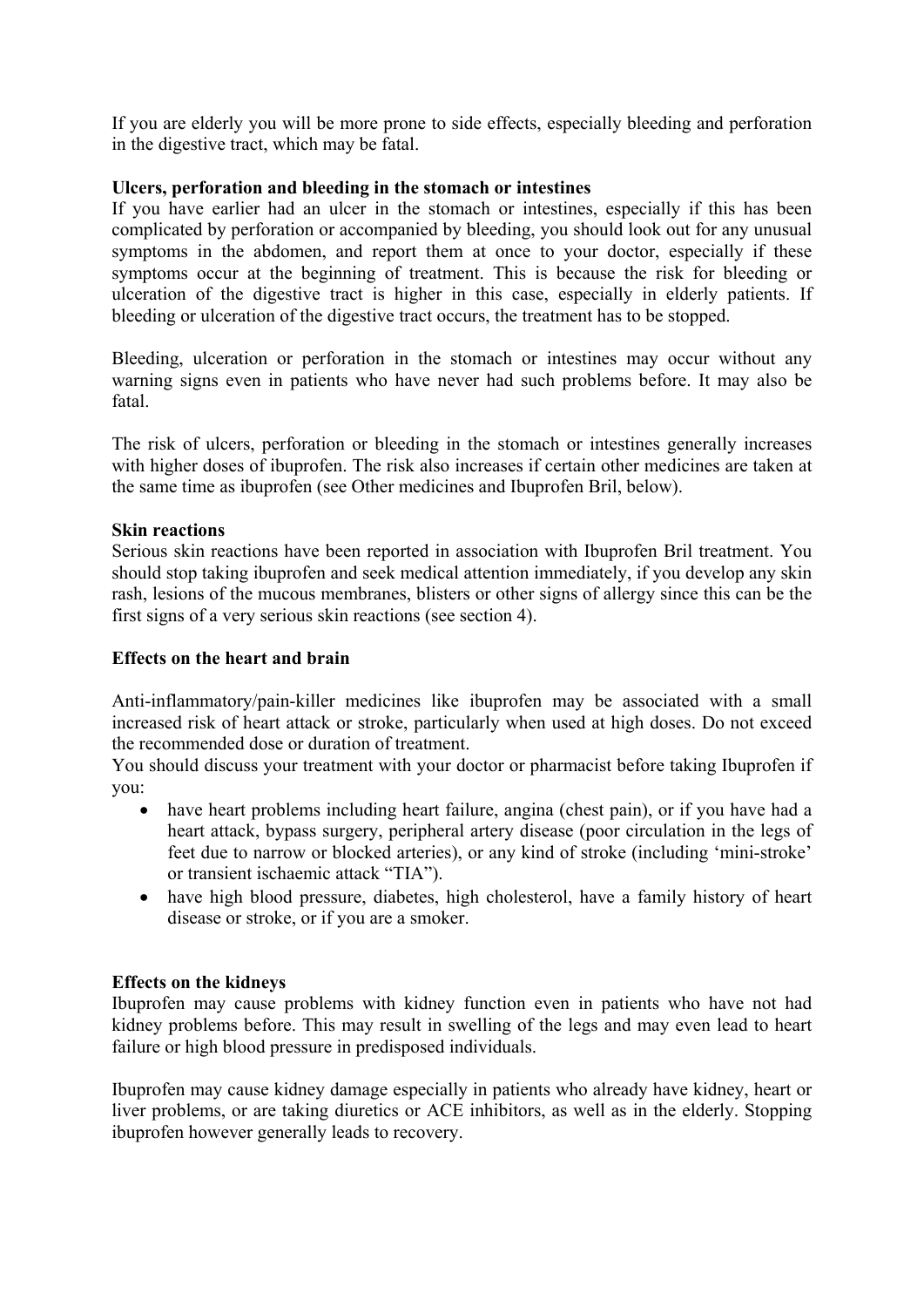# **Infections**

Ibuprofen Bril may hide signs of infections such as fever and pain. It is therefore possible that

Ibuprofen Bril may delay appropriate treatment of infection, which may lead to an increased risk of complications. This has been observed in pneumonia caused by bacteria and bacterial skin infections related to chickenpox. If you take this medicine while you have an infection and your symptoms of the infection persist or worsen, consult a doctor without delay.

# **Other precautions**

In general the habitual use of (several sorts of) analgesics can lead to lasting severe kidney problems. This risk may be increased under physical strain associated with loss of salt and dehydration. Therefore it should be avoided.

Prolonged use of any type of painkillers for headaches can make them worse. If this situation is experienced or suspected, medical advice should be obtained and treatment should be discontinued.

Ibuprofen may temporarily prolong bleeding time.

Ibuprofen may decrease your chance of becoming pregnant. You should inform your doctor if you are planning to become pregnant or if you have problems becoming pregnant.

Consult a doctor before using Ibuprofen Bril if any of the above mentioned conditions concerns you.

# **Children and adolescents**

Do not give this medicine to children under the age of 6 years (below 20 kg body weight). There is a risk of renal impairment in dehydrated children and adolescents.

# **Other medicines and Ibuprofen Bril**

Tell your doctor or pharmacist if you are taking, have recently taken or might take any other medicines. Ibuprofen may affect or be affected by some other medicines. For example:

- medicines that are anti-coagulants (i.e. thin blood/prevent clotting e.g. aspirin/acetylsalicylic acid, warfarin, ticlopidine) methotrexate used to treat cancer and auto-immune diseases
- other NSAIDs
- digoxin (for treatment of various heart conditions)
- phenytoin (used in prevention of the occurrence of epileptic seizures)
- lithium (used to treat depression and mania)
- diuretics (water tablets), including potassium-sparing diuretics
- medicines that reduce high blood pressure such as:
	- ‐ ACE-inhibitors such as captopril
	- ‐ Beta blockers such as atenolol medicines angiotensin II receptor antagonists such aslosartan
- cholestyramine (used in the treatment of high cholesterol)
- aminoglycosides (medicines against certain types of bacteria)
- SSRIs (medicines against depression) such as paroxetin, sertraline, citalopram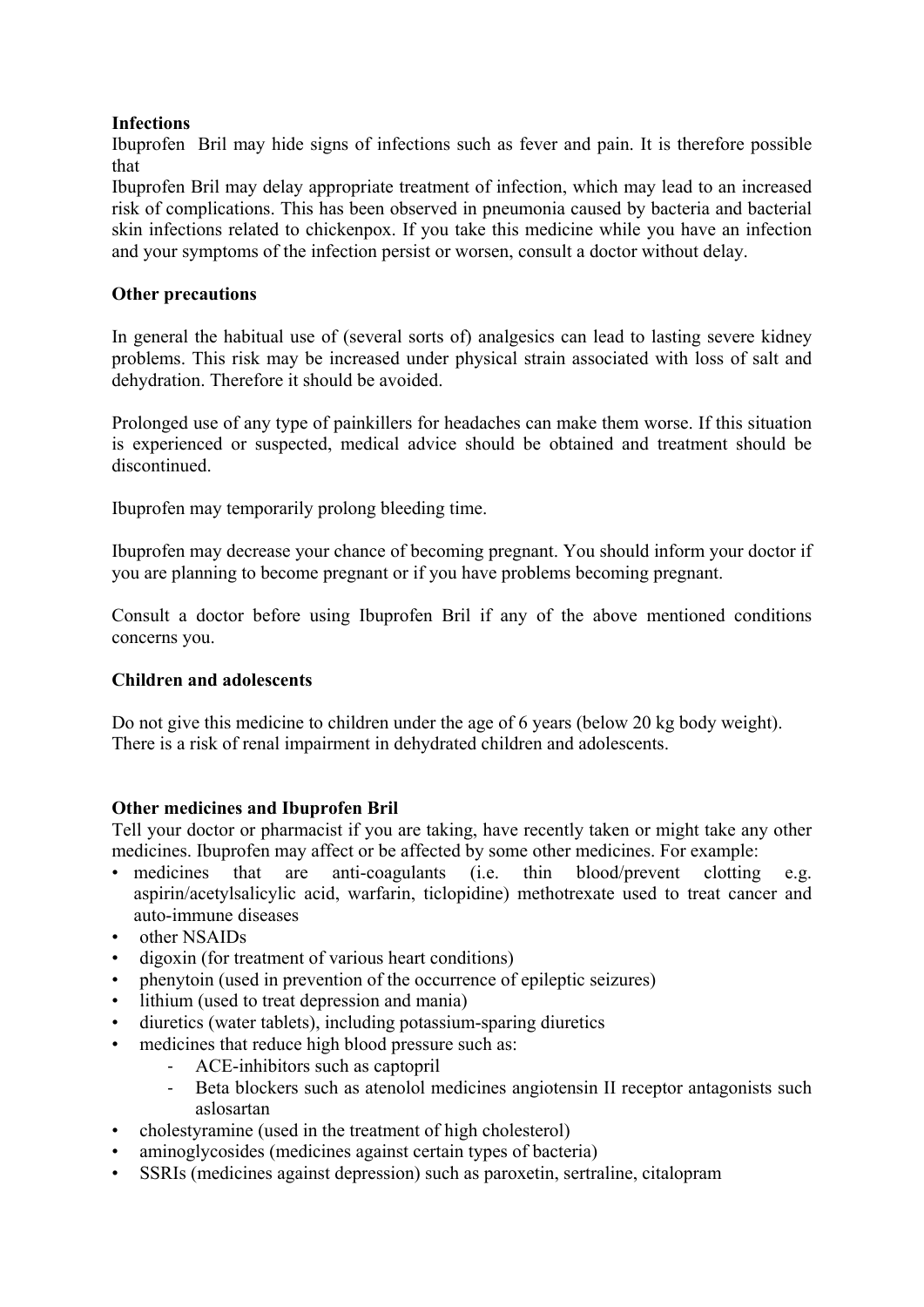- moclobemide (a medicine to treat depressive illness or social phobia)
- ciclosporine, tacrolimus (for immuno-suppression after organ transplant)
- zidovudine or ritanovir (used to treat patients with HIV)
- mifepristone
- probenecid or sulfinpyrazone (for treating gout)
- quinolone antibiotics
- sulphonylureas (to treat type 2 diabetes)
- corticosteroids (used against inflammations)
- bisphosphonates (used in osteoporosis, Paget's disease and to reduce high blood calcium levels)
- oxpentifylline ((pentoxifylline) used in the treatment of circulatory disease of the arteries of the legs or arms)
- baclofen (a muscle relaxant)
- voriconazole and fluconazole- medicines used to treat fungal infections.

Some other medicines may also affect or be affected by the treatment of Ibuprofen. You should therefore always seek the advice of your doctor or pharmacist before you use Ibuprofen with other medicines.

#### **Ibuprofen Bril with food, drink and alcohol**

Ibuprofen Bril Film-is recommended to take with food to avoid gastrointestinal problems.

Avoid alcohol since it may enhance the side effects of ibuprofen, especially those affecting the stomach, intestines or brain.

#### **Pregnancy, breast-feeding and fertility**

If you are pregnancy or breast-feeding, think you may be pregnant or are planning to have a baby, ask your doctor or pharmacist for advice before taking this medicine.

#### **Pregnancy**

Ibuprofen must not be taken in the last 3 months of pregnancy since it may cause major heart, lung and kidney disorders in the unborn child.

If used at the end of pregnancy, it may cause bleeding tendencies in both mother and child and weaken the strength of uterine contractions thus delaying the onset of delivery.

You should only use ibuprofen in the first 6 months of pregnancy after consulting your doctor and only when clearly necessary.

#### **Breast feeding**

Ibuprofen appears in breast milk in a very small amount and breastfeeding will usually not need to be stopped during short-term treatments. If, however, longer treatment is prescribed, early weaning should be considered.

#### **Fertility**

This medicine belongs to a group of NSAIDs which may impair fertility in women. This effect is reversible on stopping medicine. It is not recommended to take ibuprofen if you are planning to become pregnant or if you have problem to become pregnant.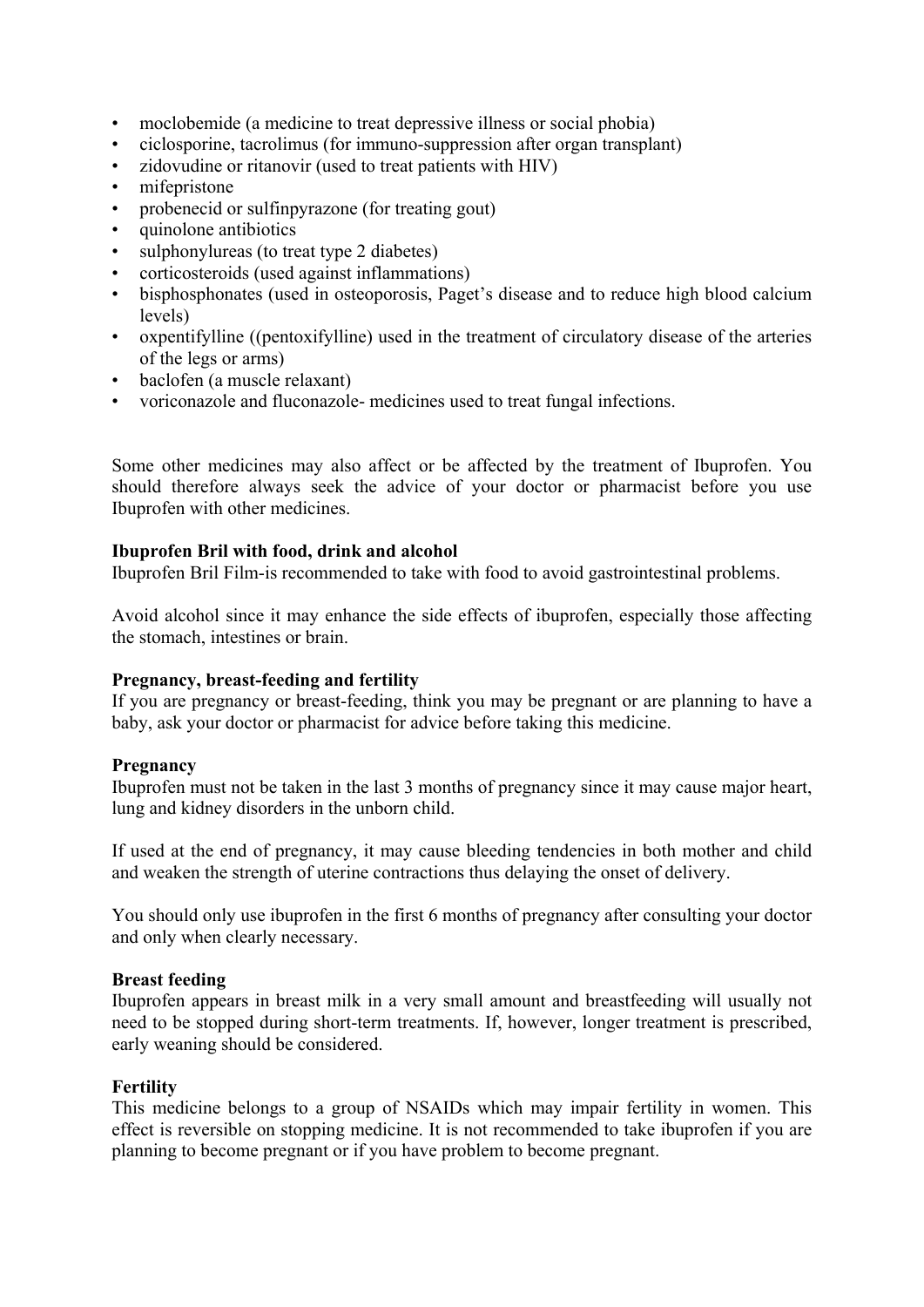#### **Driving and using machines**

Ibuprofen generally has no adverse effects on the ability to drive or operate machinery. However since at high dosage side effects such as fatigue, somnolence, vertigo and visual disturbances may be experienced the ability to drive a car or operate machinery may be impaired in individual cases. This effect is potentiated by simultaneous consumption of alcohol.

#### **Ibuprofen Bril contains lactose**

This medicine contains lactose. If you have been told by your doctor that you have intolerance to some sugars, contact your doctor before taking this medicinal product.

### **3. How to take Ibuprofen Bril**

Always take this medicine exactly as described in this leaflet or as your doctor or pharmacist has told you. Check with your doctor or pharmacist if you are not sure.

[Always take this medicine exactly as your doctor has told you. Check with your doctor or pharmacist if you are not sure.

The tablet should be swallowed with a glass of water. It is recommended that patients with sensitive stomach take Ibuprofen Bril with food.

Do not exceed the recommended dose or duration of treatment (5 days in a row)

Undesirable effects may be minimised by using the lowest effective dose for the shortest duration necessary to control symptoms.

The lowest effective dose should be used for the shortest duration necessary to relieve symptoms. If you have an infection, consult a doctor without delay if symptoms (such as fever and pain) persist or worsen (see section 2).

The ibuprofen dose depends on the patient's age and body weight.

The recommended dose is:

# *Mild to moderate pain and fever*

*Children 6-9 years (20-29 kg):* 

200 mg 1-3 times a day with intervals of 4 to 6 hours as required. The maximum daily dose should not exceed 600mg.

Children 10-12 years (30-40 kg): 200mg 1-4 times a day with intervals of 4 to 6 hours as required. The maximum daily dose should not exceed 800 mg ,

If in children aged from 6 years and in adolescents this medicinal product is required for more than 3 days, or if symptoms worsen a doctor should be consulted.

*Adults and adolescents older than 12 years (weighing 40 kg or more):*  Half to 1 tablet given as a single dose or 3 times a day with an interval of 4 to 6 hours.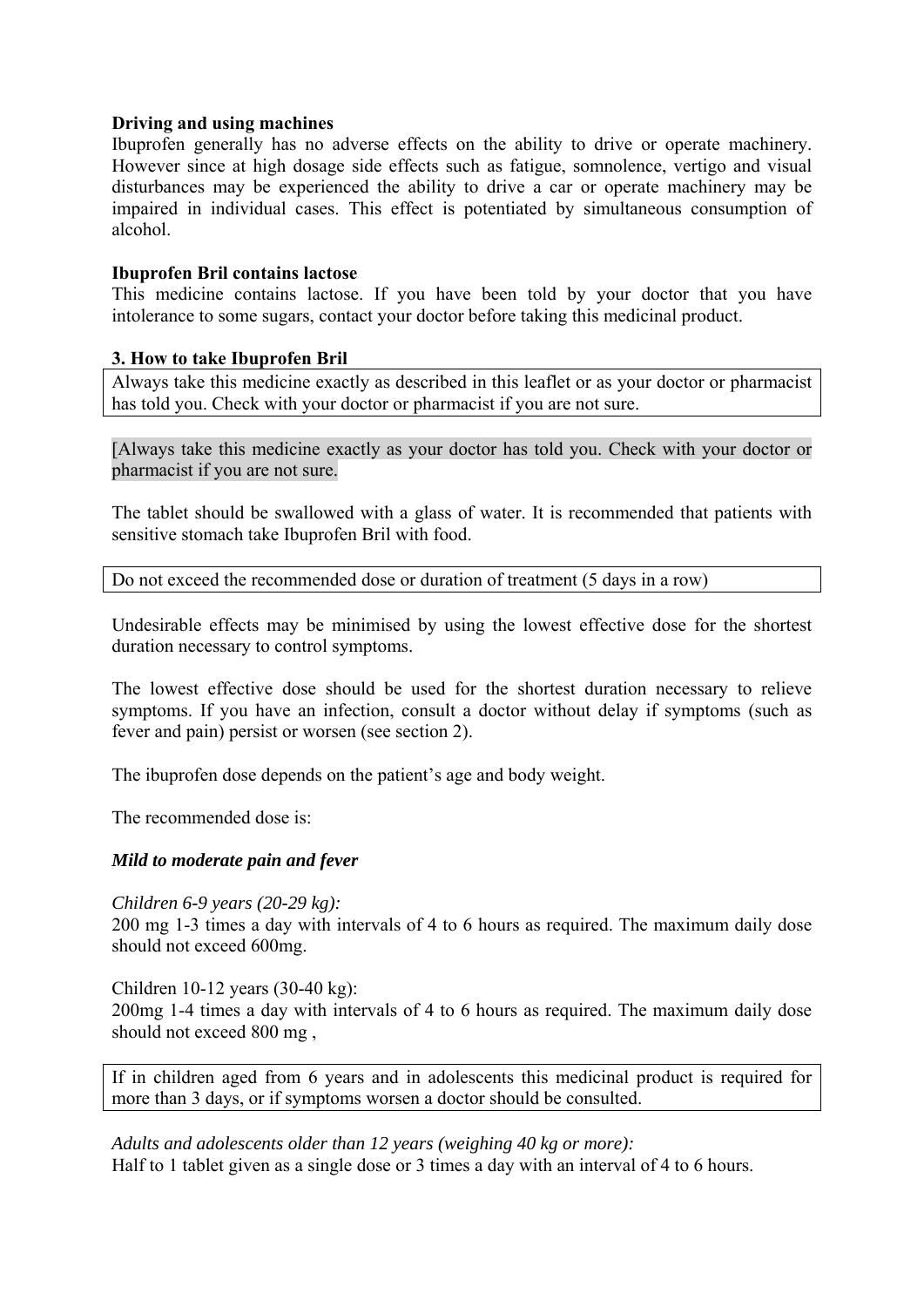The maximum daily dose should not exceed 3 tablets (1200 mg).

#### **Period Pain**

Adults and adolescents over 12 years of age (weighing 40 kg or more): Half to 1 tablet to be taken 1-3 times a day, with an interval of 4-6 hours. The maximum daily dose should not be more than 3 tablets (1200mg)

## *Migraine headache*

Adults and adolescents older than 12 years (- weighing 40 kg or more):

1 tablet given as a single dose, with an interval of 4 to 6 hours. The maximum daily dose should not exceed 3 tablets (1200 mg). Single doses exceeding 400 mg have not been shown to have any additional analgesic effect.

If your condition has not improved or has worsened within 3 days with a fever and 5 days with pain, you should contact a doctor.

### *[Rheumatic diseases*

*Adults:*

The usual dose is 400-600 mg three times daily. In some patients, maintenance doses of 600 mg-1200 mg per day are effective. In acute and severe disease may be increased to a maximum of 2400 mg per day in 3 or 4 doses.

#### *Adolescents older than 12 years (over 40 kg):*

The recommended dose is 20 mg/kg up to 40 mg/kg body weight per day in 3-4 doses.]

*Older people* If you are elderly you should always consult your doctor before using Ibuprofen Bril Film-coated Tablets since you will be more prone to side effects, especially bleeding and perforation in the digestive tract, which may be fatal. Your doctor will advise you accordingly.

#### *Reduced kidney or liver function*

If you suffer from reduced kidney or liver function, always consult your doctor before using Ibuprofen Bril. Your doctor will advise you accordingly.

#### **If you take more Ibuprofen Bril than you should**

If you have taken more Ibuprofen Bril than you should, or if children have taken this medicine by accident always contact a doctor or nearest hospital to get an opinion of the risk and advice on action to be taken.

The symptoms of overdose may be: nausea, vomiting (may be blood streaked) and stomach pain or diarrhoea. A buzzing in the ears, headache, vertigo and bleeding from the stomach or intestines may also occur. In more serious cases of overdose, drowsiness, chest pain, palpitations, loss of consciousness, excitation, disorientation, coma, convulsions (mainly in children), weakness, dizziness, blood in urine, cold body feeling, cramps (especially in children), blurred vision and eye problems, kidney failure, liver damage, low blood pressure, reduced respiration, bluish discolouration of lips, tongue and fingers, and increased bleeding tendency may all occur. Worsening of asthma in asthmatics can also occur.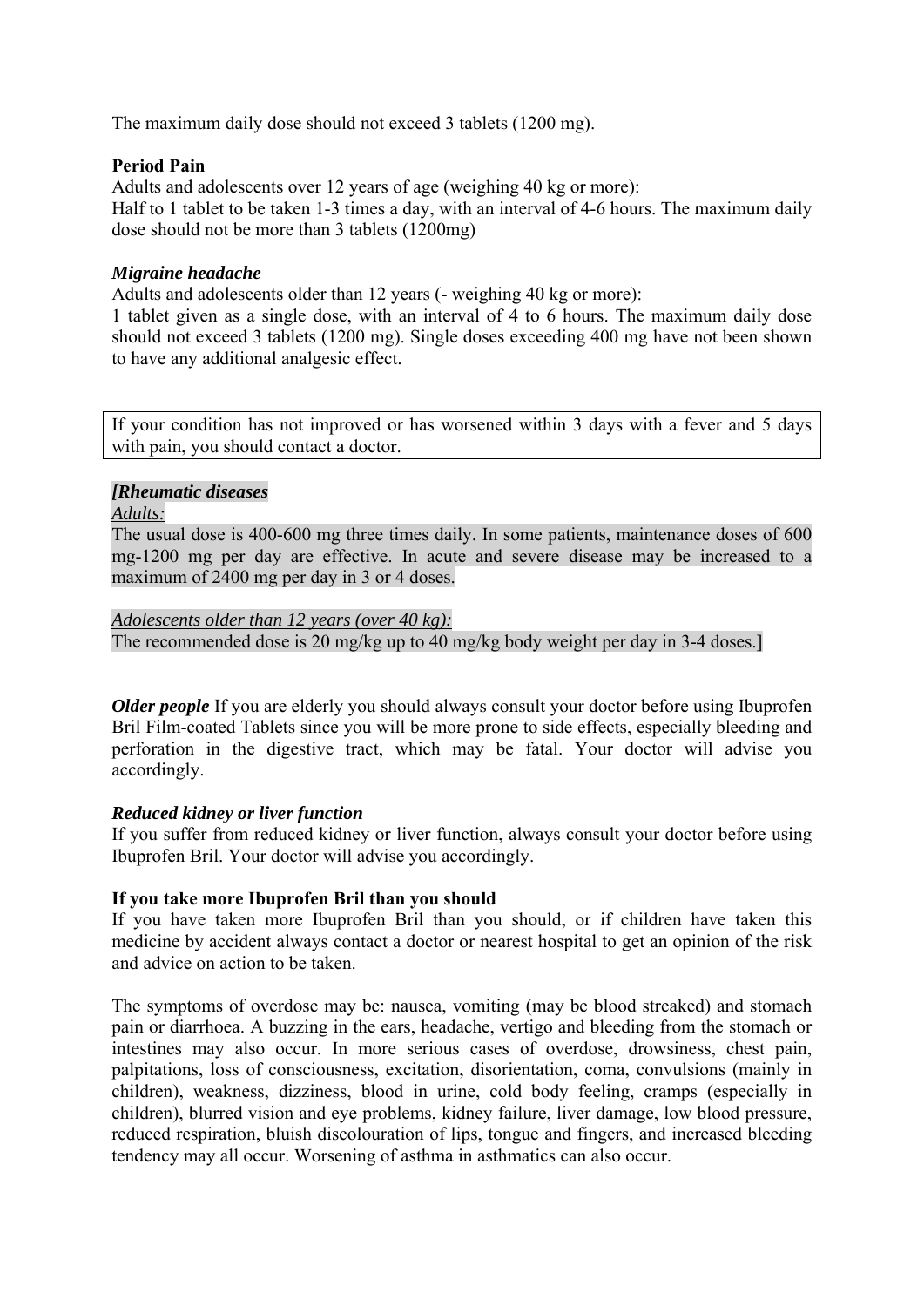# **If you forget to take Ibuprofen Bril**

If you forget to take a dose, take it as soon as you can, except if there is less than four hours remaining until the time for the next dose.

Do not take a double dose to make up for a forgotten dose.

If you have any further questions on the use of this product, ask your doctor or pharmacist.

## **4. POSSIBLE SIDE EFFECTS**

Like all medicines, Ibuprofen Bril can cause side effects, although not everybody gets them.

Undesirable effects are more likely with higher doses and longer duration of treatment.

Medicines such as Ibuprofen Bril may be associated with a small increased risk of heart attack (myocardial infraction) or stroke. Water retention (oedema), high blood pressure and heart failure have been reported in association with NSAIDs.

*The following side effects are important and will require immediate action if you experience them. You should stop taking Ibuprofen Bril and see your doctor immediately if the following symptoms occur:* 

#### *Common: may affect up to 1 in 10 people*

• black tarry stools or blood-stained vomit (digestive tract ulcer with bleeding)

*Very rare: may affect up to 1 in 10,000 people* 

- swelling of the face, tongue or throat (larynx) which can cause great difficulty in breathing (angioedema), rapid heartbeat, severe fall in blood pressure or life threatening shock
- a sudden allergic reaction with shortness of breath, wheezing and drop of blood pressure
- severe rash with blisters on the skin especially on the legs, arms, hands and feet which can also involve the face and lips (erythema multiforme, Stevens-Johnson´s syndrome). This can get even more severe, the blisters get larger and spread out and parts of the skin may slough off (Lyell´s syndrome). There may also be severe infection with destruction (necrosis) of skin, subcutaneous tissue and muscle

#### *Not known: frequency cannot be estimated from the available data*

- a severe skin reaction known as DRESS syndrome can occur. Symptoms of DRESS include: skin rash, fever, swelling of lymph nodes and an increase of eosinophils (a type of white blood cells)
- A red, scaly widespread rash with bumps under the skin and blisters mainly localized on the skin folds, trunk, and upper extremities accompanied by fever at the initiation of treatment (acute generalised exanthematous pustulosis). Stop using this medicine if you develop these symptoms and seek medical attention immediately. See also section 2.

### *You should stop taking the medicine and contact your doctor as soon as possible if you develop the following side effects:*

*Very common: may affect more than 1 in 10 people* 

• heartburn, abdominal pain, indigestion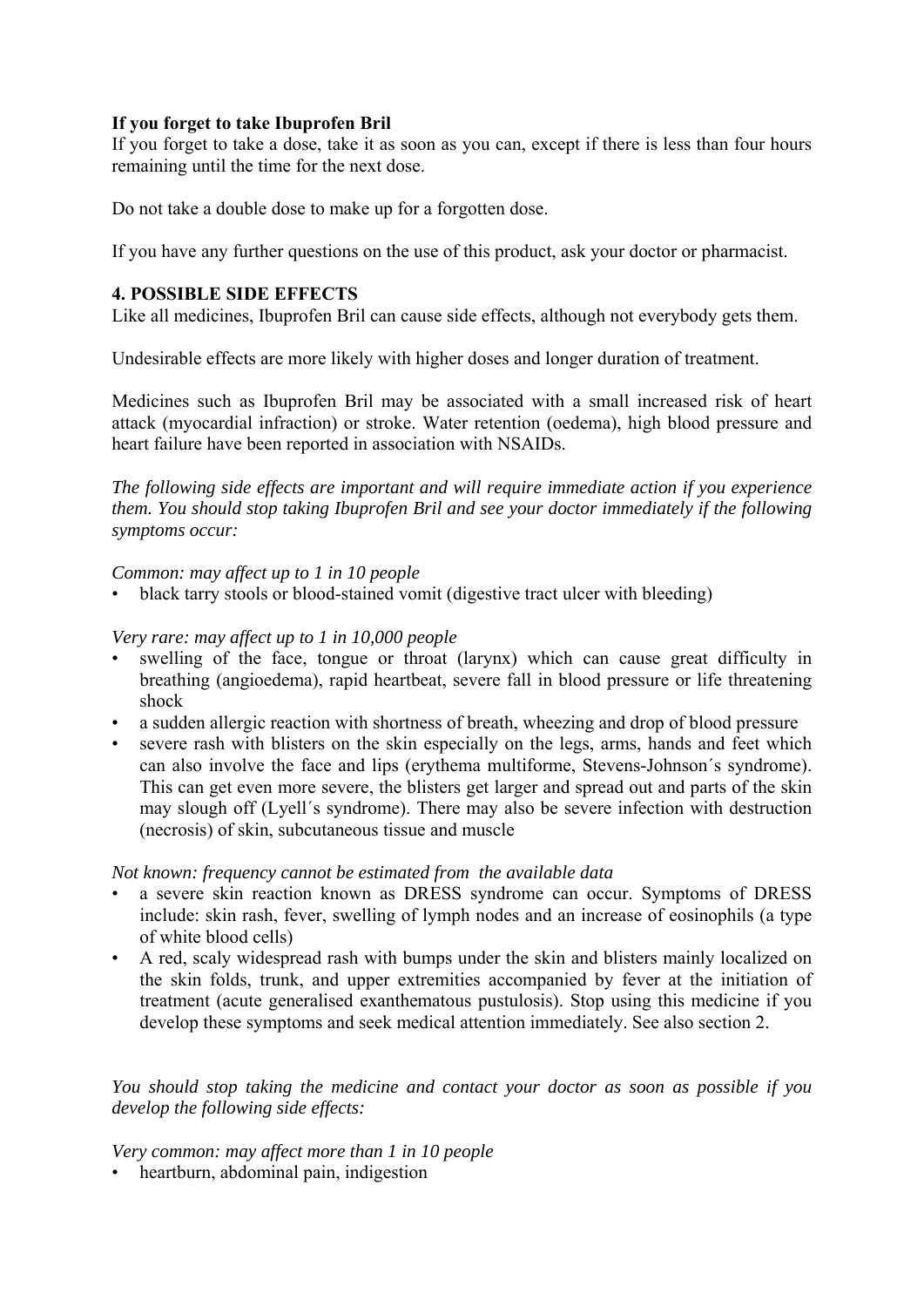### *Uncommon: may affect up to 1 in 100 people*

- blurred vision or other eye problems such as sensitivity to light
- hypersensitivity reactions such as skin rash, itching, asthma attacks (sometimes with low blood pressure)

## *Rare: may affect up to 1 in 1,000 people*

vision loss

#### *Very rare: may affect up to 1 in 10,000 people*

• sudden filling of lungs with water resulting in difficulty to breathe, high blood pressure, water retention and weight gain

### Other possible side effects with Ibuprofen Bril are:

*Very common: may affect more than 1 in 10 people* 

• disturbances in the digestive tract, such as diarrhoea, feeling sick, vomiting, wind, constipation

### *Common: may affect up to 1 in 10 people*

- digestive tract ulcer with or without perforation
- bowel inflammation and worsening of inflammation of the colon (colitis) and digestive tract (Crohn's disease) and complications of diverticula of the large bowel (perforation or fistula)
- microscopic bleeding from the intestine which may result in anaemia
- mouth ulcers and inflammation
- headache, sleepiness, vertigo, dizziness, fatigue, agitation, insomnia and irritability

# *Uncommon: may affect up to 1 in 100 people*

- inflammation of the stomach lining
- kidney problems including development of oedema, inflammation of the kidneys and kidney failure
- runny nose
- difficulty breathing (bronchospasm)

# *Rare: may affect up to 1 in 1,000 people*

- depression, confusion, hallucinations
- lupus erythematosus syndrome
- increase of blood urea nitrogen and other liver enzymes, decrease in haemoglobin and haematocrit values, inhibition of platelet aggregation and prolonged bleeding time, decrease of serum calcium and increase in serum uric acid values

#### *Very rare: may affect up to 1 in 10,000 people*

- unpleasant awareness of heart beat, heart failure, heart attack or high blood pressure
- disorders of blood cell formation (with symptoms like: fever, sore throat, surface mouth ulcers, flu-like symptoms, severe fatigue, nasal and skin bleeding)
- ringing or buzzing in the ears
- inflammation of the oesophagus or pancreas
- narrowing of the bowel
- acute inflammation of the liver, yellowish discolouration of the skin or whites of the eyes, liver dysfunction, damage or failure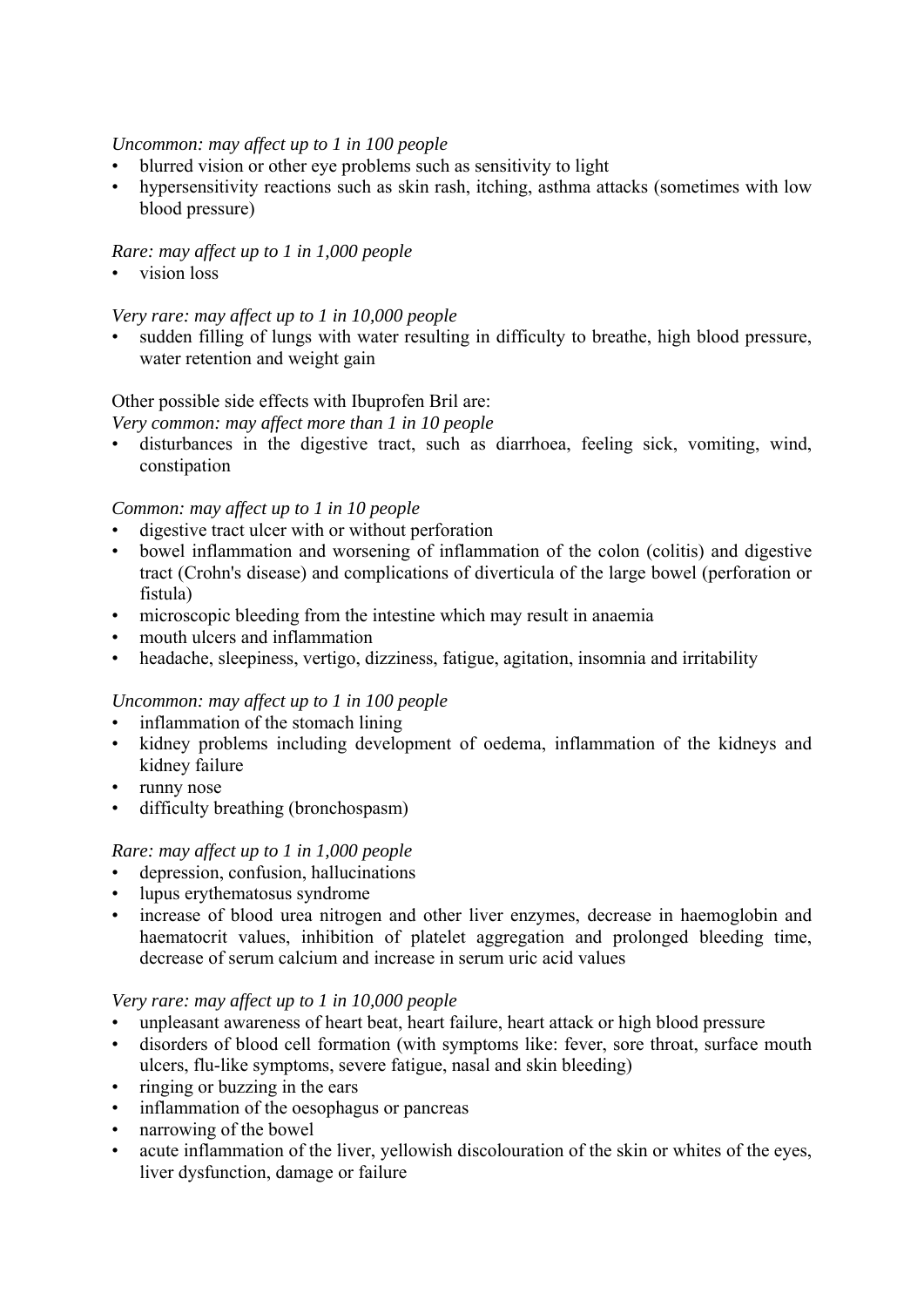- inflammation of the brain membrane (without bacterial infection)
- damage of the kidney tissue
- hair loss

#### *Not known: frequency cannot be estimated from the available data*

drug induced skin eruptions

Ibuprofen Bril may cause a reduction in the number of white blood cells and your resistance to infection may be decreased. If you experience an infection with symptoms such as fever and serious deterioration of your general condition, or fever with local infection symptoms such as sore throat/pharynx/mouth or urinary problems you should see your doctor immediately. A blood test will be taken to check possible reduction of white blood cells (agranulocytosis). It is important to inform your doctor about your medicine.

During treatment with ibuprofen, some cases of meningitis (presenting as stiff neck, headache, nausea, vomiting, fever or disorientation) have been observed in patients with existing autoimmune disorders such as systemic lupus erythematosus or mixed connective tissue disease.

### **Reporting of side effects**

If you get any side effects, talk to your doctor or pharmacist. This includes many possible side effects not listed in this leaflet. You can also report side effects directly via the following. By reporting side effects you can help provide more information on the safety of this medicine.

[To be completed nationally]

#### **5. How to store Ibuprofen Bril**

Keep this medicine out of the sight and reach of children.

Do not use Ibuprofen Bril after the expiry date which is stated on the blister, carton or bottle After EXP. The expiry date refers to the last day of that month.

This medicinal product does not require any special storage conditions.

Medicines should not be disposed of via wastewater or household waste. Ask the pharmacist how to dispose of medicines no longer required. These measures will help to protect the environment.

#### **6. Contents of the pack and other information**

#### **What Ibuprofen Bril contains**

The active substance is ibuprofen.

Each film-coated tablet contains 400 mg of ibuprofen.

The other ingredients in the core tablet are microcrystalline cellulose, lactose monohydrate, croscarmellose sodium, colloidal anhydrous silica, polyvinyl povidone, maize starch, sodium lauril sulfate and magnesium stearate.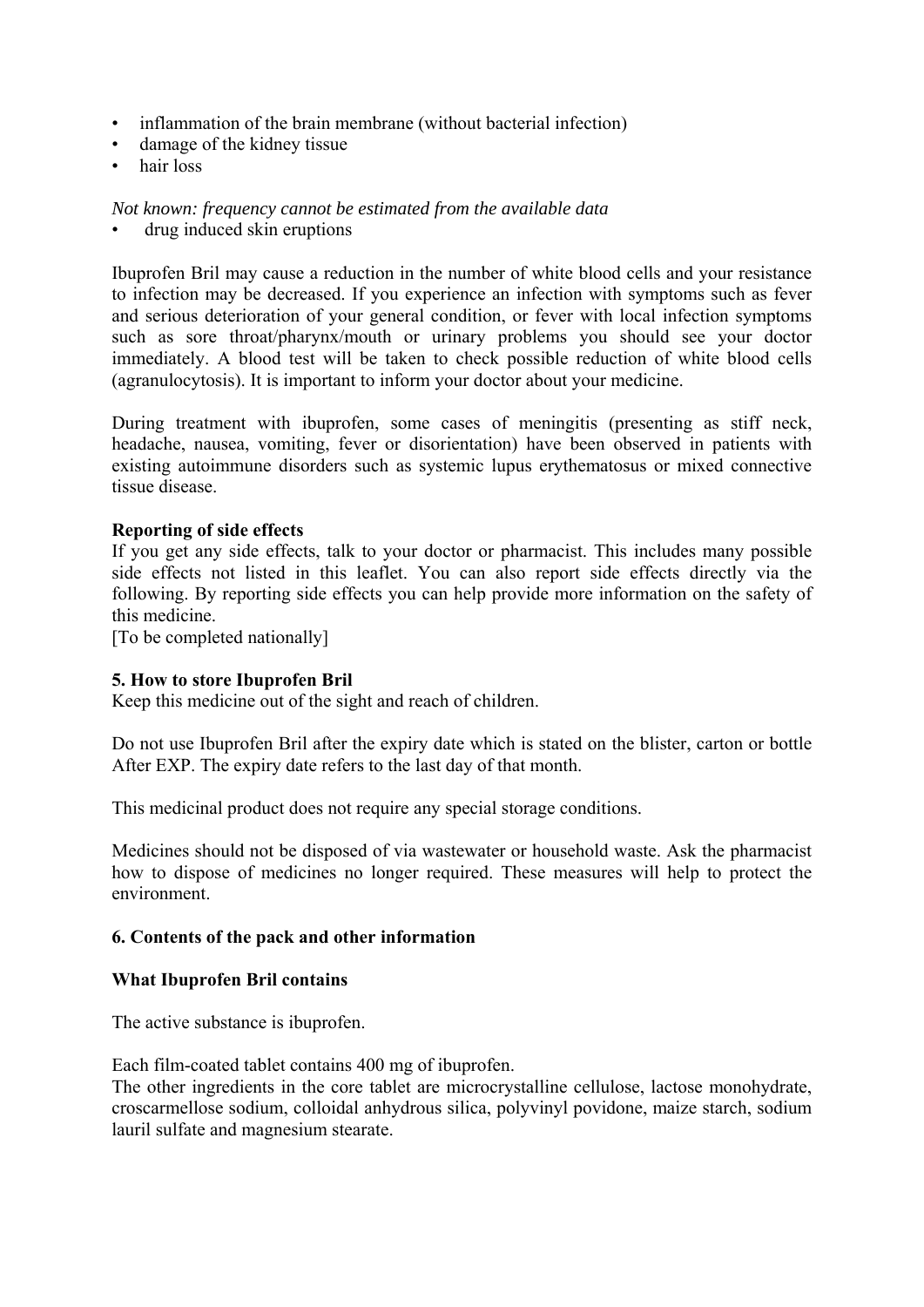The tablet coating contains hydroxypropyl cellulose, hypromellose, macrogol and titanium dioxide.

### **What Ibuprofen Bril looks like and contents of the pack**

Ibuprofen Bril film-coated 400mg Tablets are white, about 16.7 mm X 7.8 mm capsule shaped film coated tablets, with break-line on both sides. The tablets can be devided into equal doses.

These are available in:

Blister packs of 1, 5, 6, 10, 12, 15, 20, 24, 30, 40, 48, 50, 60, 100 and 200 tablets

Plastic bottles of 12, 15, 20, 24, 30, 40, 48, 50, 60, 100, 200 and 250 tablets.

Not all pack sizes may be marketed.

# **Marketing Authorisation Holder and Manufacturer**

### **Marketing Authorisation Holder**

Brillpharma (Ireland) Limited Inniscarra, Main Street, Rathcoole, Co. Dublin, Ireland E-mail: info@brillpharma.co.uk

#### **Manufacturer**

#### **Bristol laboratories ltd**

Unit 3, Canalside, Northbridge Road, Berkhamsted, Hertfordshire, HP4 1EG, united kingdom

#### **Bristol laboratories limited**

Laporte Way, Luton, Bedfordshire, LU4 8WL, United Kingdom

#### **Axcount Generika Gmbh**

Max-Planck-Street 36 D 61381 Friedrichsdorf Germany

**This medicinal product is authorised in the Member States of the EEA under the following name:**